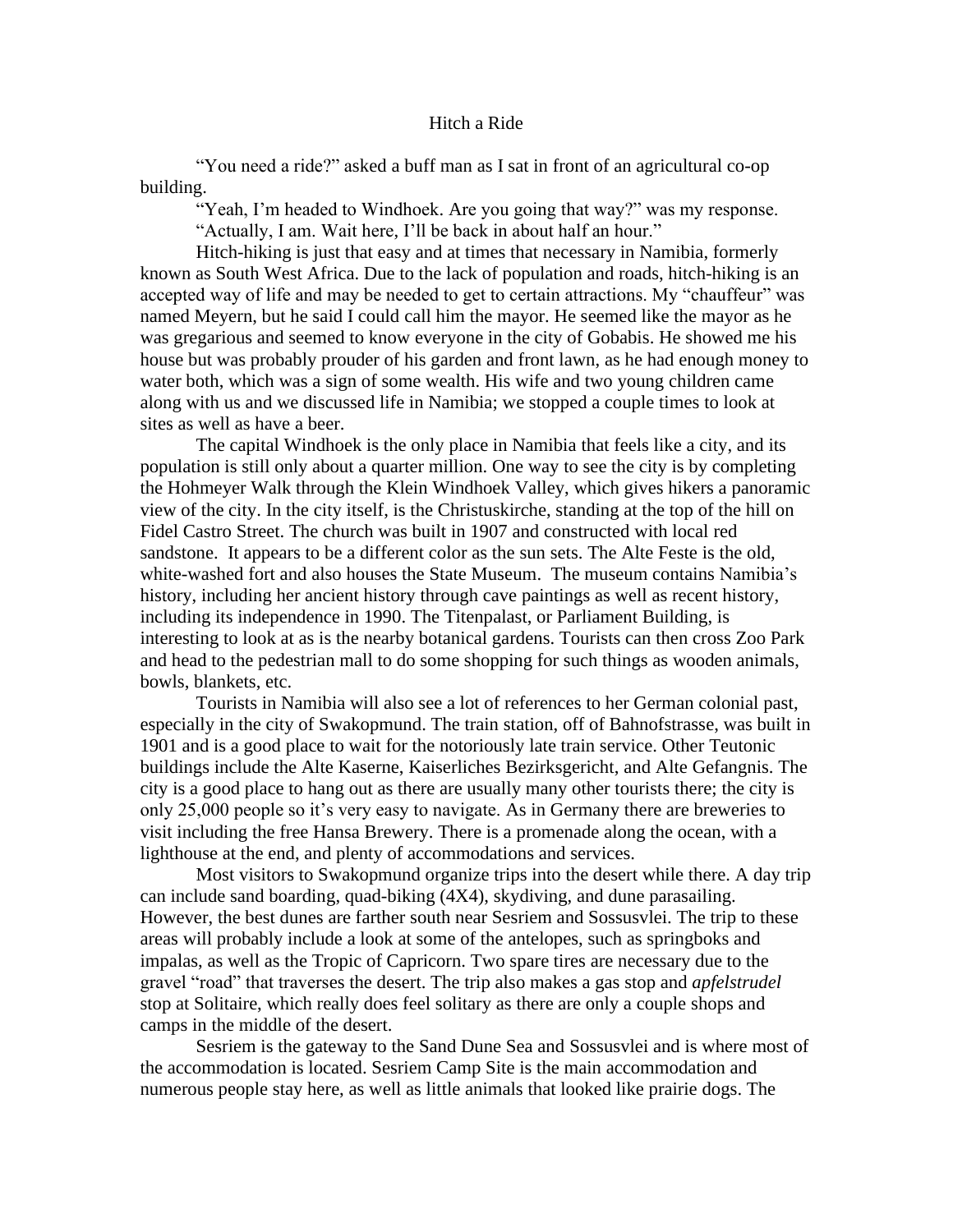tents are heavy as it gets quite cold at night. Tourists are expected to help in the food



preparation and clean up. The food was quite tasty. Our guide was knowledgeable about astronomy and seeing the stars, including the Milky Way, in the Southern Hemisphere was interesting.

Sossusvlei contains the sand dunes which are often pictured on postcards. Most try to get to the dunes early in the morning so that as the sun rises one is on top of the dunes. It's also better to climb early in the morning when it is still sweater weather and not

shorts weather. The trek is difficult as visitors lose traction and momentum due to the sand but is rewarding as one looks at the view from the top of the dune. The descent is simple and nauseating when one rolls down the dune.

The trip also includes other interesting sights. Near the dunes is Dead Vlei (Death Valley), which is notable for the white sand and petrified trees dating back one million years. There are a surprisingly large number of animals in the desert, including beetles, green and black ants, spiders, lizards and snakes. Many of these animals get water through the morning fog which often forms. The fog, along with minute amounts of ocean mist, also helps the plants survive; it's amazing how nature can adapt to the conditions. Walvis Bay is part of the trip and includes a look at salt processing areas and

the actual bay which includes many flamingos. At the end of the three day trip, the participants generally shower and eat at a proper restaurant. This is the only time in my three months in Africa that I ate at a proper restaurant; I ate croc and an ostrich kebab, and ironically was the only time I got sick. However, if you take a trip to Africa and haven't vomited at least once, you are probably not doing the trip right.

In the southwestern part of the Namib Desert is the Bavarian town of Luderitz. The city is hilly and a stroll through the many small shops and Lutheran churches, most prominently Felsenkirche, adds to the Germanic feel. Also of note is the train station and Goerke Haus, which is dedicated to an early German developer in Luderitz. When Namibia was a German colony during World